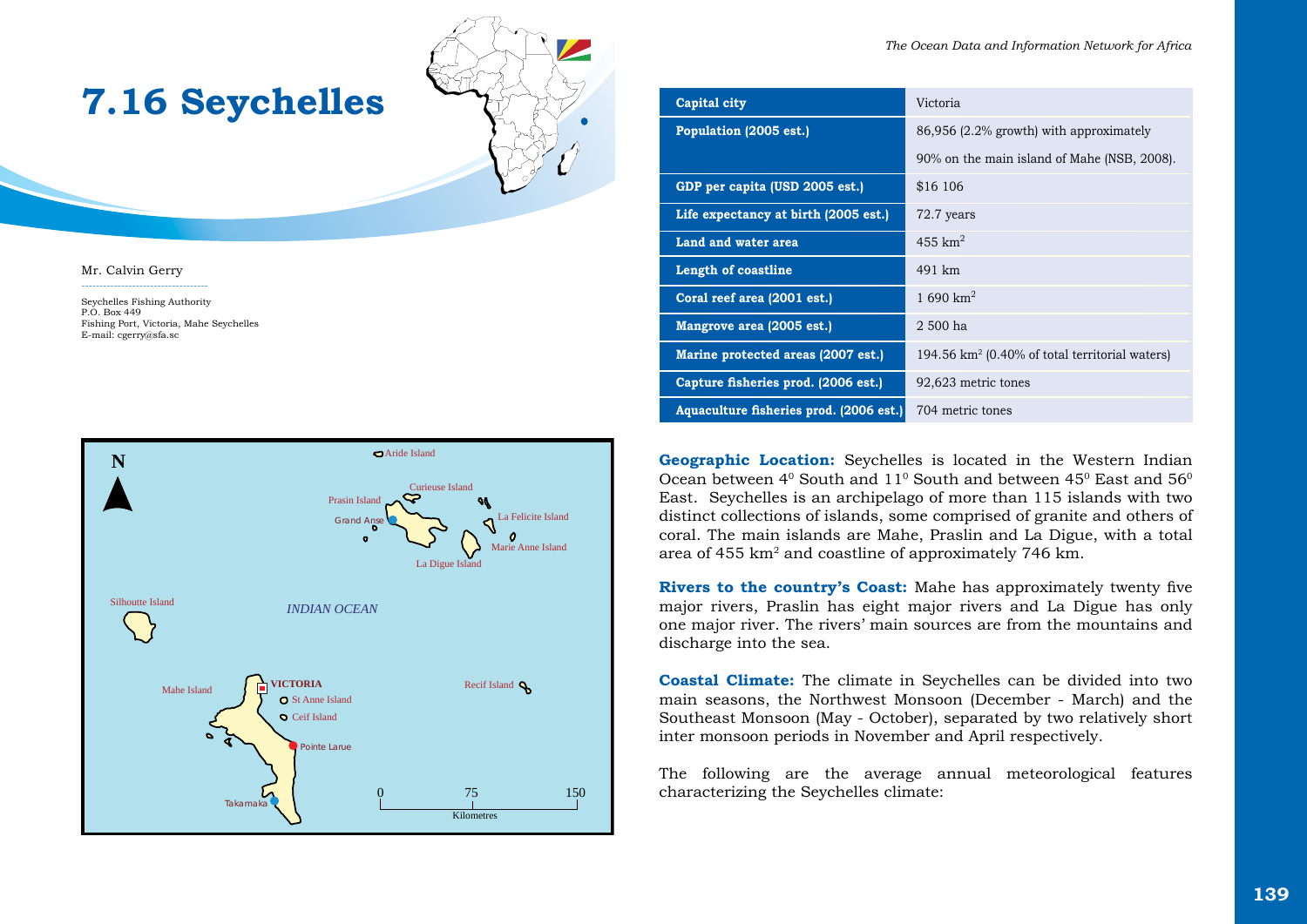- $\cdot$  Rainfall: 2.942 mm
- Sunshine: 6.9hrs per day
- Mean max temp:  $30.1^{\circ}$ C
- $\bullet$  Mean min temp: 25.0 $^{\circ}$ C
- Humidity: 78%

**Coastal Geomorphology:** The natural coastline of Seychelles can be classified as either steep granitic shoreline or the flatter coastal plains. The steep granitic shoreline is highly resilient to waves and comprised of large boulders, thus waves break directly onto granitic rocks. The flatter coastal plains are fronted by fringing reefs and comprise of sandy shores and they are most vulnerable to wind and wave action.

**Coastal Currents and Tides:** The tides of the Seychelles can be characterized by the following (De Comarmond, 2008):

- Astronomical tide:  $2.10 \text{ m}$
- Mean high water spring: 1.63 m
- Mean high water: 1.45 m
- Mean high water neap:  $1.27 \text{ m}$
- $\bullet$  Mean Level: 1.10 m
- Mean level water neap: 0.81 m
- Mean level water: 0.63 m
- $\bullet$  Mean level water spring 0.45 m
- Lowest astronomical tide: 0.20 m

**Coastal Observations:** A tide gauge is operational at Pointe de Larue.

**Coastal Economy:** The main economic activities along the coast are related to tourism and fisheries. This also includes related goods and services such as tourism infrastructure support (hotels, restaurants), marine parks, and fishing activities.

**Fisheries:** Fishing is one of our main industries, and it is practiced all over the main islands. Seychelles' fisheries industry is divided into three groups:

• Artisanal fisheries which is done by the local fishermen and most of their catch is for the local market

- Semi industrial fisheries which comprises both local and foreign owned vessels and the catch are distributed among the local and international markets
- Industrial fisheries comprising of mostly foreign owned purse seiners who mostly target tuna, to be processed by the tuna canning factory located at the port and the majority of the products are for the international market

**Mineral Resources:** No significant quantities of minerals are being extracted in the Seychelles.

**Agricultural products:** Agriculture is scattered all over the main islands and is done on a small scale to support local demand.

**Addressing Key Coastal Issues:** Most of the coastal issues fall under the responsibility of the Ministry of Environment. It is important to note that there are other local authorities working in close collaboration with the Ministry of Environment on issues relating to coastal and marine resources. These include: Seychelles Centre for Marine Research and Technology, Marine Parks Authority, Seychelles Fishing Authority, Port Authority and numerous Environmental Non-Governmental Organization (ENGO's).

Experts taking part in a national assessment of environmental and social issues and impacts identified a number of hot spots (currently suffering measurable degradation), sensitive areas (likely to be subjected to some degradation in the future); and major issues of concern. These are reproduced in Table 1 (ACOPS, 2002d).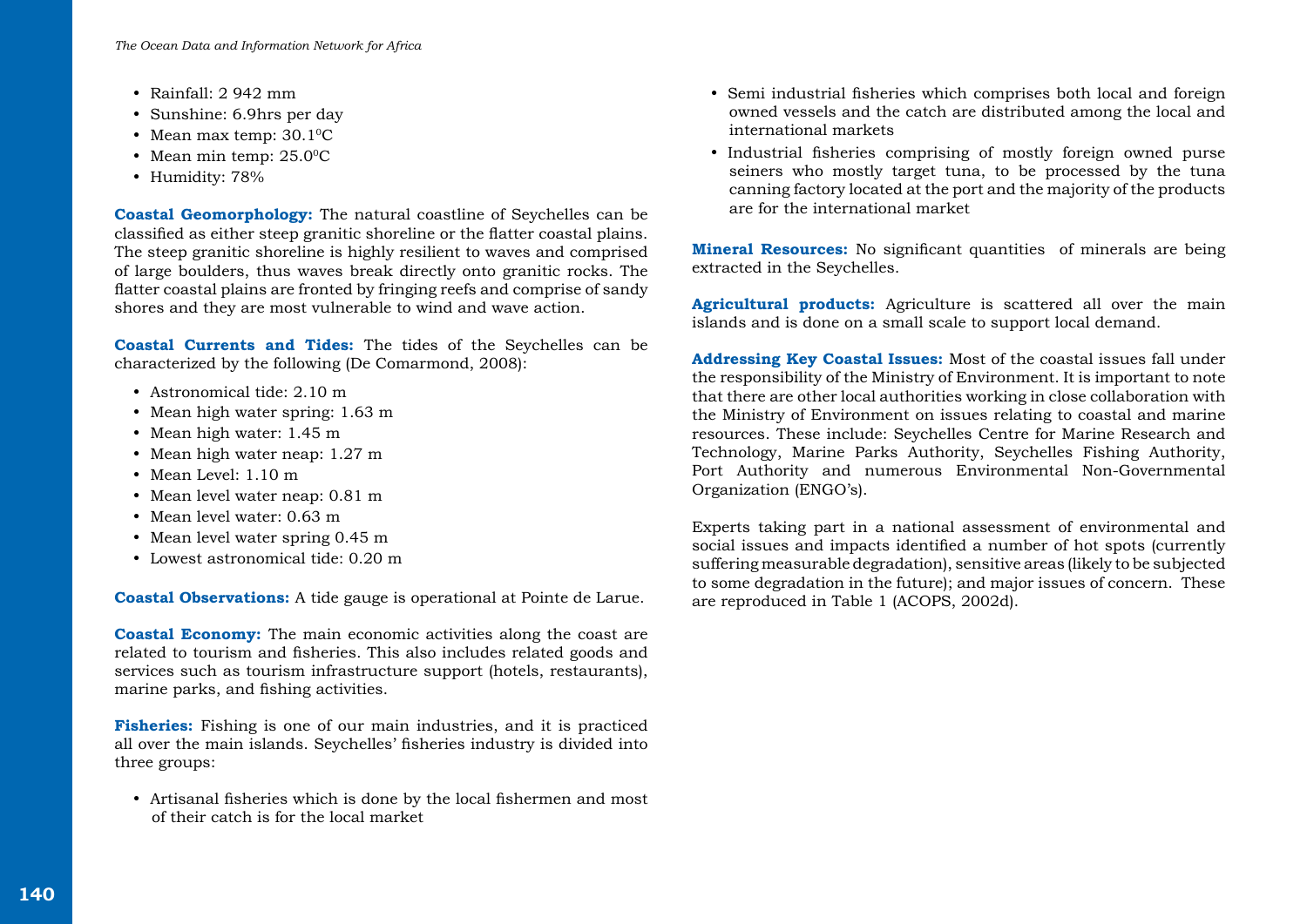*Table 1. Results of the Integrated Problem Analysis undertaken for the Seychelles (ACOPS 2002d). All are number in order of precedence where prioritized.*

## *Major issue of concern overall for the country*

- 1. Pollution (eutrophication)
- 2. Habitat and Community Modification (modification of ecosystems and ecotones)
- 3. Global Change (sea level rise)

#### **Hot spots:**

*La Digue – West Coast Plateau:* impacts include removal of forest cover, loss and modification of remaining wetlands, changes in hydrology (flooding, shortage of groundwater, etc.), increased pollution, and coral bleaching

*East Coast Mahe (from North Point to Anse Forban):* impacts include silt from reclamation, and those caused by increased tourists to the park Anse Volbert, Praslin: issues include coastal erosion, discharge of wastewater and coral bleaching from elevated sea surface temperature events

#### **Sensitive areas**

- 1. *Port Launay and Baie Ternay Marine Parks/Port Glaud Mangroves and islands of Conception and Thérèse:* threats include changes in water flow; pollution (microbiological, eutrophication, chemical, solid wastes); modification of eco-systems (mangroves, coral reefs, seagrass beds); overexploitation of coral reef resources and coral bleaching
- 2. *Cosmoledo Atoll:* threats include illegal fishing, poaching, invasive species, diseases and coral bleaching
- 3. *Mahe Wetlands:* threats include modification, agricultural septic tanks and other runoff, excess siltation from clearing of uplands, extraction, and potential salination of freshwater marshes from sea level rise

#### **DEVELOPMENT AND ACHIEVEMENTS OF THE NODC**

The National Oceanographic Data Centre is a joint implementation of the Seychelles Fishing Authority and the Intergovernmental Oceanographic Commission of UNESCO under the ODINAFRICA Project. The NODC was established in 1997 and is a member of the International Oceanographic Data Exchange (IODE) Programme.

#### *Objectives:*

• To archive and make available to users data or data products (biological, chemical, physical and hydrological)



*Figure 1: Map of Mahe the main island of Seychelles.*